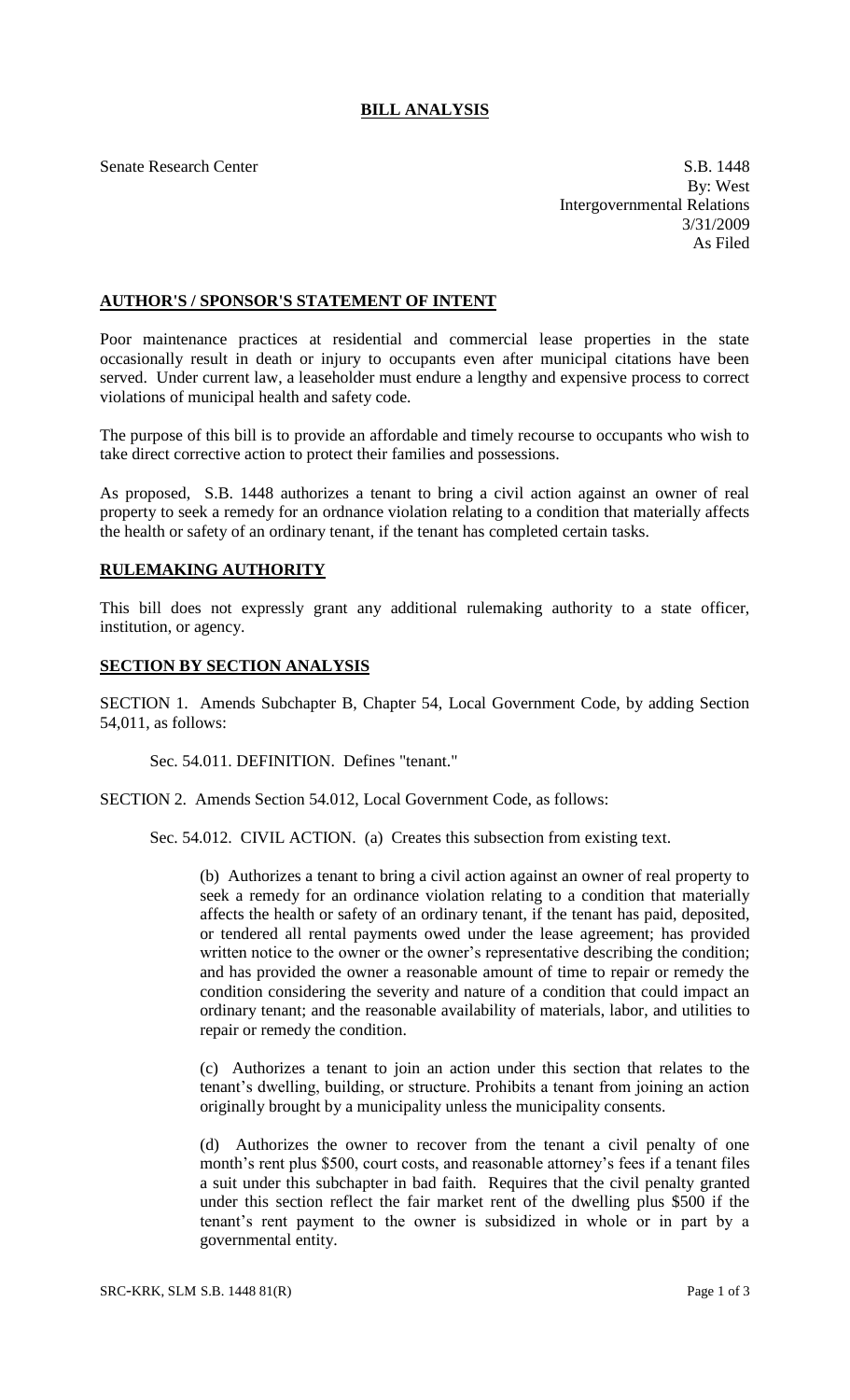SECTION 3. Amends Subchapter B, Chapter 54, Local Government Code, by amending Section 54.013 and adding Section 54.0131, as follows:

Sec. 54.013. JURISDICTION; VENUE. Creates this subsection from existing text. Provides that jurisdiction and a venue of an action under this subchapter are in a district court, county court at law, or justice court of the county in which the conduct has occurred or is occurring or the condition or structure is located. Deletes existing text providing that jurisdiction and a venue of an action under this subchapter are in the district court or the county court at law of the county in which the municipality bringing the action is located.

Sec. 54.0131. VENUE; HEARING; APPEAL IN JUSTICE COURT. Provides that a venue of an action relating to a structure brought in a justice court under this subchapter is the precinct of the county where the structure is located.

(b) Requires that the hearing on an action brought in justice court under Section 54.012(b) be held not less than six nor more than 10 calendar days after the action is brought unless an emergency exists.

(c) Requires the justice court, at the conclusion of the hearing, to either grant or deny permanent injunctive relief as appropriate based upon the evidence presented at the hearing.

(d) Requires that there be a finding that the evidence establishes a violation of an ordinance before the justice court grants permanent injunctive relief.

(e) Authorizes either party to appeal the judgment of the justice court as in other civil cases. Provides that an appeal of a justice court judgment takes precedence in county court and authorizes an appeal of a justice court judgment to be held at any time after the eighth day after the date the transcript is filed in the county court. Provides that the perfection of an appeal to county court by an owner of real property stays the effect of the judgment without the necessity of posting a supersedeas bond.

SECTION 4. Amends Section 54.016, Local Government Code, as follows:

Sec. 54.016. INJUNCTION. (a) Authorizes a municipality or a tenant, on a showing of substantial danger of injury or an adverse health impact to any person or to the property of any person other than the defendant, to obtain against the owner or owner's representative with control over the premises an injunction that prohibits specific conduct that violates the ordinance, and requires specific conduct that is necessary for compliance with the ordinance.

(b) Requires a court, in determining the specific conduct required under Subsection (a)(2), to consider the severity and nature of the violation and the reasonable availability of materials, labor, and utilities.

(c) Creates this subsection from existing text. Provides that is not necessary for the municipality or tenant to prove that another adequate remedy or penalty for a violation does not exist or to show that prosecution in a criminal action has occurred or has been attempted.

(d) Authorizes a justice court to only require the owner to repair or remedy the condition.

SECTION 5. Amends Section 54.018(a), Local Government Code, as follows:

(a) Authorizes the municipality or a tenant to bring an action to compel the repair of a structure. Authorizes a municipality to bring an action to compel the demolition of a structure or to obtain approval to remove the structure and recover removal costs. Makes a conforming change.